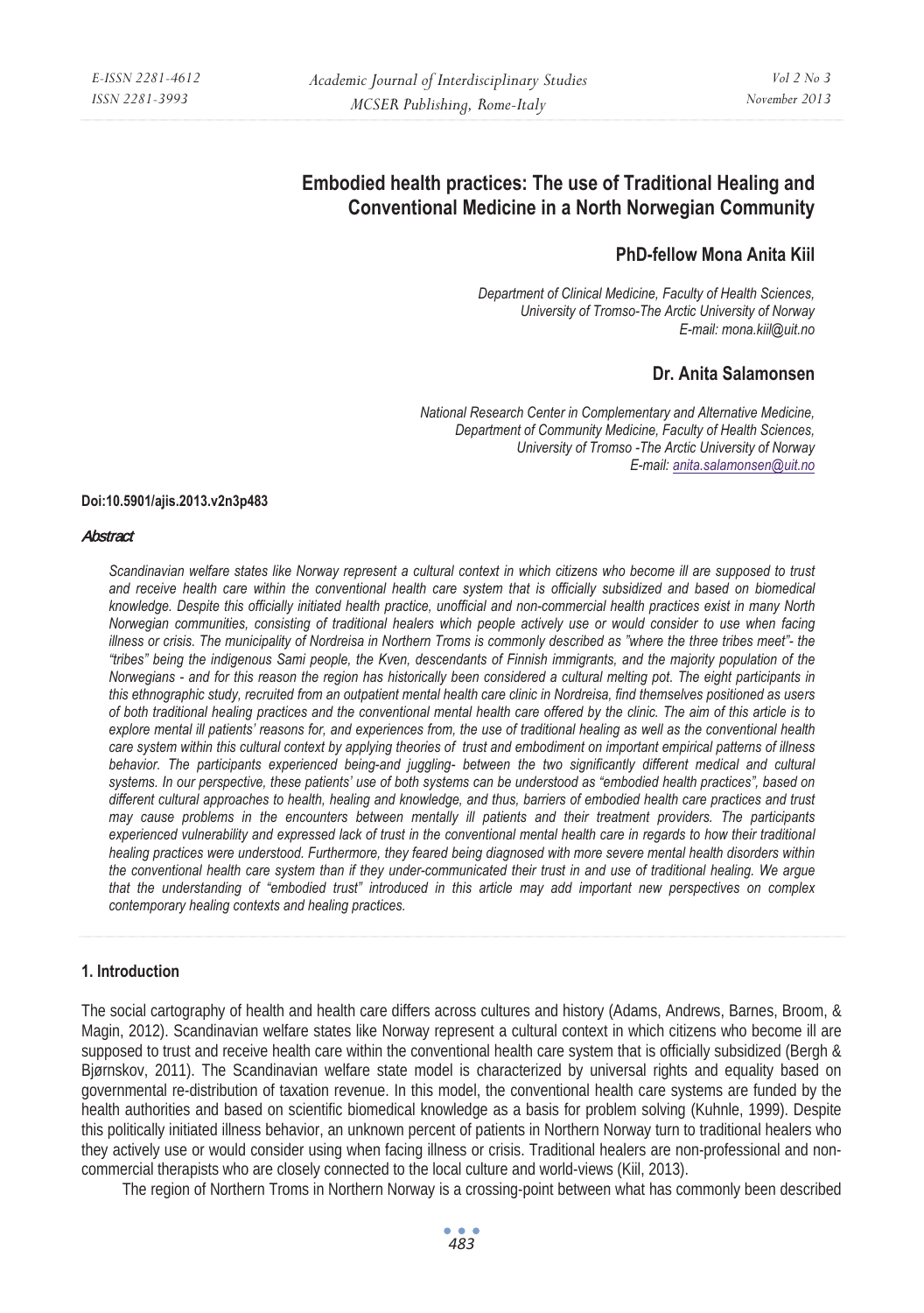as "the three tribes"- which includes the indigenous Sami people, the Kven, who are descendants of Finnish immigrants to the area, and the majority population of the Norwegians-and for this reason the region has historically been considered a cultural melting pot. Despite this obvious cultural diversity, the notion of culture is somewhat problematic and connected to ambiguities - particularly concerning the Sami identity, which has suffered due to the policies by the Norwegian State in the after-match of the second World War to assimilate the indigenous people. Nevertheless, this diversity is expressed through a widespread use of traditional healing practices such as *reading*. Reading is commonly known as being a form of spiritual guidance and support during times of illness, where the reader-sometimes among others actions- is speaking biblical words with the intention to heal. It is not the actual words that heal, but the power of God that comes with it (Kiil, 2013).

In addition, we know that over 40 percent of Norwegians pay out-of-pocket for treatment alternatives found within the field of complementary and alternative medicine (CAM) (Fønnebø, 2013). The borders between CAM and conventional health care are unclear and changing, but CAM therapies often have in common that they are based on experience-based knowledge and the principles of holism and vitalism (Coulter & Willis, 2007). In many studies, traditional healing would be defined as CAM (Kristoffersen et al., 2008), but in our understanding, this is not a correct definition based on our understanding of CAM as commercial health care practices offered to the public outside the Norwegian conventional health care system, such as acupuncture, massage, and homeopathy (Adams, Andrews, Barnes, Broom, & Magin, 2012).

The Norwegian conventional health care system can be perceived as a context of patients' use of traditional healing as well as their use of CAM, as the participants in this study who relate to traditional healers at the same time also receive treatment within the conventional health care system and thus relate to biomedical knowledge (Salamonsen et al., 2012; Salamonsen, 2013). The content and meaning of this combined use of non-conventional and conventional health practices is an interesting and so far under-explored issue of contemporary health practices.

### **2. The aim of the study**

This article takes its point of departure in an empirical study of the use of traditional healers and the conventional health care system among a sample of North Norwegian patients diagnosed with mental illness and recruited within a conventional health care setting. Trust in health care systems and health care providers, as well as culturally based healing practices, seem to be important aspects of these patients' illness behavior. Thus, in this article, we develop a theoretical thinking of trust connected to an anthropological approach to embodiment in an analysis of these central empirical patterns of the study. The overall aim of this article is to extend our understanding of patients' reasons for, and experiences from, self-initiated and culturally based health practices based on a theoretical contribution to the field.

### **3. Material, Methods & Ethical Considerations**

# *3.1 Material*

The conventional outpatient clinic for mental health in Northern Troms treats more than four hundred patients a year. About half of these patients live in the municipality of Nordreisa, where the clinic is situated, while the remaining have residency in the neighbouring municipalities of Skjervøy, Kåfjord and Kvænangen. The empirical study referred to in this article is an ethnographic fieldwork conducted in Nordreisa throughout the year of 2011 among eight patients who used the outpatient mental health care clinic for Northern Troms. The material mainly consists of repeated in-depth interviews and participant observation. In total, 17 interviews have been conducted, in addition to a number of conversations with readers, therapists and staff at the clinic and people in the local communities and also locals living outside of the region. The participants were between the ages of 22-74 and represented both genders. The participants were sampled on the basis of their interest in participating in the project and not by any specific diagnostic criteria. Regardless of this, all participants had been diagnosed with anxiety and/or depression.

# *3.2 Methods & Methodology*

Under-researched and experience-based issues like those explored here demand a flexible and open-ended research design, and thus a qualitative approach was chosen. An explorative, qualitative approach was also suited to develop knowledge that could generate empirically and theoretically based hypotheses for further research on this underexplored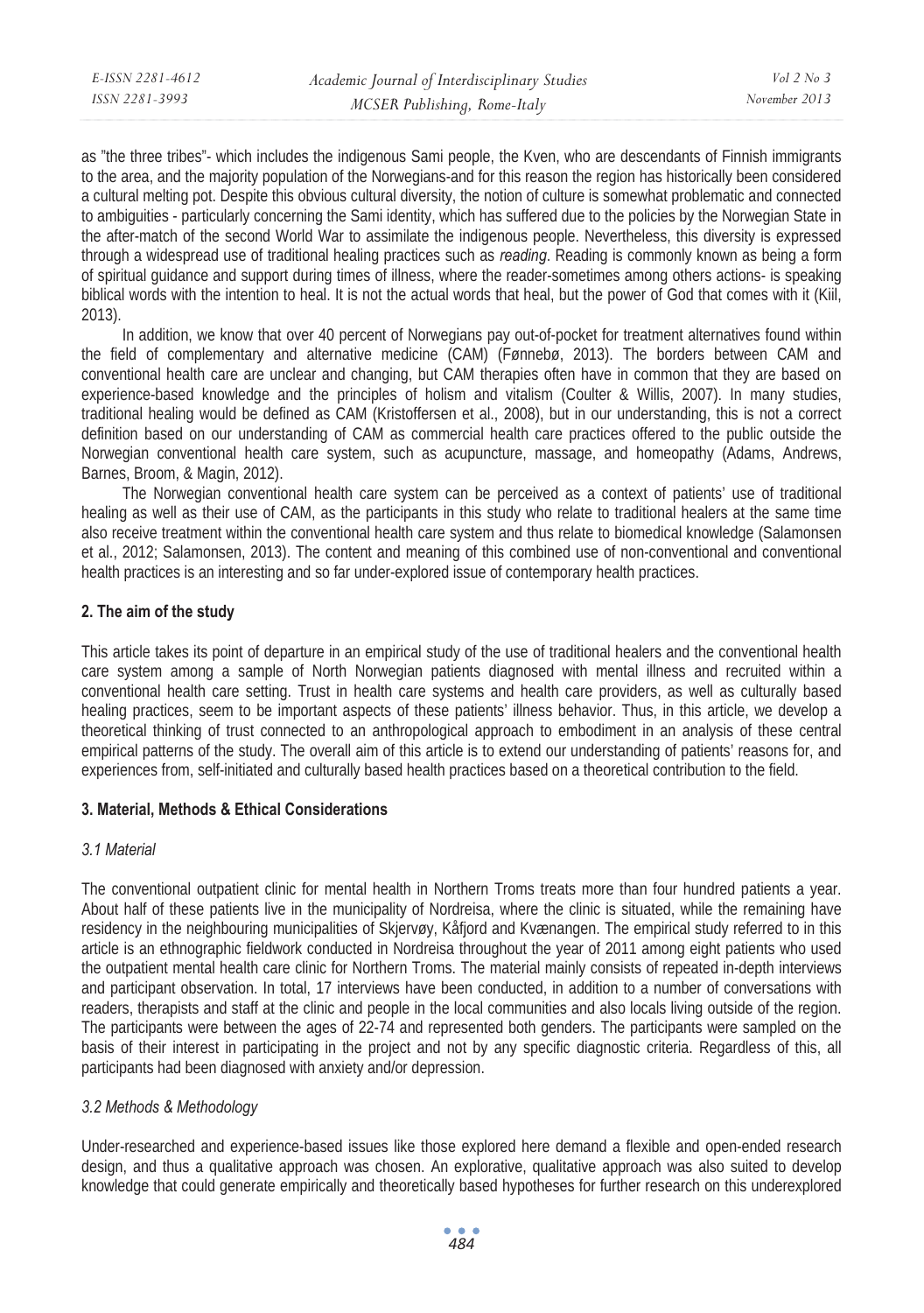| E-ISSN 2281-4612 | Academic Journal of Interdisciplinary Studies | Vol $2$ No. $3$ |
|------------------|-----------------------------------------------|-----------------|
| ISSN 2281-3993   | MCSER Publishing, Rome-Italy                  | November 2013   |

issue (Gobo, 2008). In-depth interviews were conducted by the first author of this article. They had an open-ended, yet semi-structured character, where a topic guide was used to direct the conversation to relevant topics regarding the patient's experiences. The strength with semi-structured interviews is thus that they help produce specific answers to questions of concern (Spradley, 1980; Kvale, 2001). A large part of these informal conversations can be defined as "ethnographic interviews", which are interviews where one just lets "information emerge" without necessarily pre-made questions, pen and paper. The flexibility of this approach makes it easier to have spontaneous interviews whenever the opportunity arises (Blaikie, 2000).

The interpersonal interaction that arose during the interviews particularly and the fieldwork generally, contributed to the production of knowledge and also new problems for discussion. This can also be referred to as a symbolic interaction and when analyzing the data material it is therefore important to focus on the production of meaning as well as the production of content (Järvinen, 2005; Kvale, 2001). Mishler (1986, p. 65) describes how both parts "strive to arrive at meanings together that both can understand".

Patients' experiences, decision-making, and reflections create the basis of this article. Experience can, from an inter-actionist perspective, be understood as a contextual concept that embraces the relationship between the person and her physical and social contexts. There is no experience without a subject who experiences and a process of experiencing. The process of experiencing is, however, not only private or subjective. One can say that it is about sharing experiences where the social context is incorporated by the experiencing subject. Such an understanding of the concept of experience is inspired by theorists such as Schütz and especially Dewey as: "they both take the social and intersubjective world of human agency as the point from which a notion of experience should be developed" (Grøn 2004, p. 109). Knowledge through experience is the knowledge people acquire through their everyday life, as opposed to expert competence, which consists of different professions' expertise. Applying knowledge that has been gained through experience is classified by Järvinen and Mik-Meyer (2006) as problem identification of a more intuitive kind when compared to how experts approach solutions. Based on their different competences, the positions where we find the different agents within a field are constructed and maintained. In this case, the agents are patients who are medically diagnosed with mental illness and positioning themselves as users of traditional healers as well as conventional medicine within a complex and culturally influenced therapeutic landscape in Northern Norway.

#### *3.3 Ethical considerations*

The study has received approval by the Regional Ethical Committee. All names of persons have been given pseudonyms, and personal identification factors have been altered. Vulnerability was an important ethical concern faced in the fieldwork, as patients diagnosed with mental illness may be perceived as potentially vulnerable people. The researcher should be prepared to meet seriously ill patients, which will require ethical considerations such as assessing whether an interview should be hold, in what way and whether all planned questions can be asked. Overall, the interviews were conducted with sensitivity to the needs and abilities of each of the participants (Rose, 1994). Another important ethical concern in the fieldwork was how cultural background and values participate and influence directly or indirectly the way the participants respond, and sometimes also influence their lives. This was a challenge contrary to typical clinical projects where the researcher can relate solely to technical equipment or at least can have a more mechanical approach to the field. This project consisted of exclusively human beings, their stories and the human interaction. On an ethical level this distinction is crucial, and has often been mentioned in studies (Wagner 1993; de Vries, Anderson & Martinson 2006) where so-called soft methods have been used in traditionally "hard" fields such as medicine and clinical practice.

### **4. Empirical Patterns and Analysis**

The patients' stories revealed layers of stories connected to the narrative of Nordreisa, the small community in Northern Troms where the outpatient clinic is situated. The empirical patterns of the material which this article is based on, show an ambiguous historical context which has created a certain framework for understanding the patient`s use of both the conventional health care and traditional healing practices, and how the users of this outpatient clinic in Northern Troms thus experience being between, as well as juggling between these two significantly different medical and cultural systems. In the participants stories, the notion of trust, on different levels, were central.

On the positive side, however, this culturally complex region also constitutes communities of non-commercial care. The analysis revealed traditional healing practices that are part of a great network of informal healthcare that give help to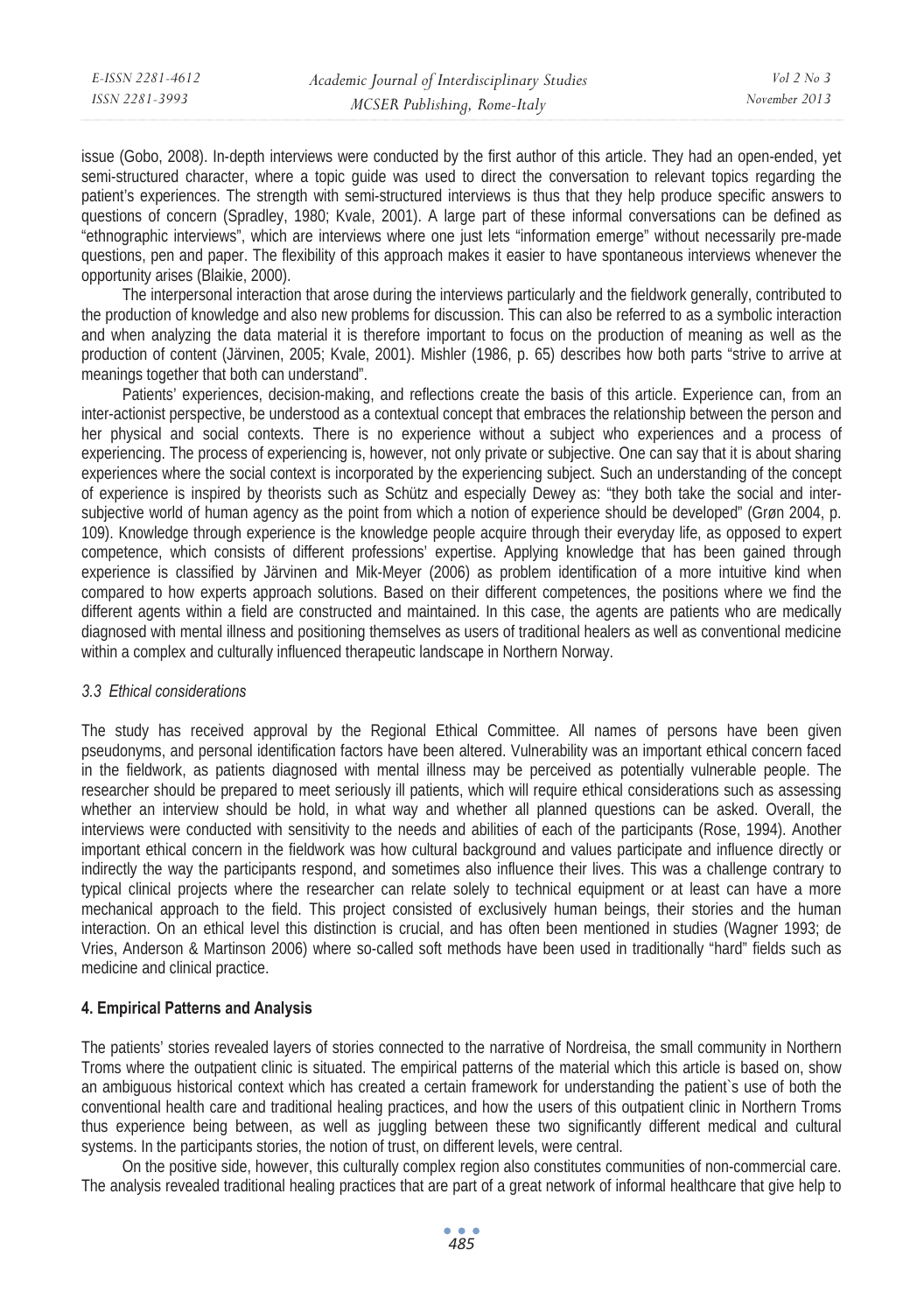| E-ISSN 2281-4612 | Academic Journal of Interdisciplinary Studies | Vol $2$ No. $3$ |
|------------------|-----------------------------------------------|-----------------|
| ISSN 2281-3993   | MCSER Publishing, Rome-Italy                  | November 2013   |

people in crisis on several levels and without any economic compensation. This type of health care should therefore be viewed as complement to the treatment offered by the clinic in question.

With respect to treatment providers, the participants expressed that "trust must be earned", irrespective of the treatments' or treatment providers' status as conventional or non-official. All in all, the notion of trust, on different levels, constitutes a central empirical pattern in the material. Another important empirical pattern is differing understandings of illness in different contexts. Thus, in the following theoretically based analysis, we will draw on theories of sense-making and illness (Antonovsky, 1987; trust (Rowe & Calnan, 2006; Scambler & Britten, 2001) and embodiment (Csordas, 1990; 1999a; 1999b; Grøn, 2004; Salamonsen et al., 2012).

#### *4.1 Embodied healing epistemologies*

We argue that the participants in this study have different healing epistemologies embodied, and that this may be understood in terms of sense- making, embodiment and trust. Illness reaches deep into our lives, raising questions and interpretations that move beyond scientific explanations. Illness is related to how we live our lives, and how we look at existence and knowledge production (Antonovsky, 1987). The concept of illness seems to have certain shortcomings and might alienate them from their understandings of health and the make-up of every-day life. Through the patients` stories, there seem to be a pattern or an understanding of mental illness as interwoven in everyday life for people in this region. It appears like an inescapable fact, both due to the historical context of the community as well as to how history has shaped and still is shaping and dividing the community as of today. As such, one could say that poor mental health seems to be embodied in the inhabitants through the social memory of this community. The notion of trust is therefore crucial, and in constant negotiation between patient´s and the various therapist`s in the region.

We find Thomas Csordas' approach to bodily experiences and embodiment (Csordas 1990, 1999a, 1999b) relevant for use in a theory-based analysis of embodied health practices and trust in this article. Csordas' approach to embodiment is developed from the perspective of psychological anthropology, and leans strongly in the direction of the phenomenology of Merleau-Ponty (Csordas 1990). This perspective of experience and action is also inspired by social constructivism and semiotic perspectives, and focuses on actor, meaning, and action (Grøn 2004). Csordas (1999b) emphasizes the importance of making a distinction between "body" and "embodiment":

*If embodiment is an existential condition in which the body is the subjective source or intersubjective ground of experience, then studies under the rubric of embodiment are not "about" the body per se. Instead they are about culture and experience insofar as these can be understood from the standpoint of bodily being-in-the-world. (p.143)* 

He also argues that embodiment is the existential ground of culture and self:

*The central issue is the manner in which the body is an existential condition of life – of course we have bodies, but there are multiple modes of embodiment, and it is the modulations of embodiment that are critical for the understanding of culture (pp. 181-182).* 

We can say that access to embodiment takes place through action, increased bodily awareness, and a verbalizing of bodily experiences and knowledge. Bodily awareness is here understood as the process through which people give discursive attention to the body in various cultural contexts. The body is perceived as a "body self", i.e. body and mind are mutually connected in a dialectical relationship (Csordas, 1999a; Salamonsen et al., 2012).

### *4.2 Trust in health care*

In the participants' stories, the notion of trust, on different levels, was central. Trust does in many ways correlates with how one understands illness. The concept of trust is closely linked to the concepts "uncertainty" and "risk" (Alaszewski & Brown, 2007, Rowe & Calnan, 2006). We here base our analysis on an understanding such as the one described by Rowe and Calnan (2006, p. 4):

"The need for interpersonal trust relates to the vulnerability associated with being ill, the information asymmetries arising from the specialist nature of medical knowledge, and the uncertainty and element of risk regarding the competence and intentions of the practitioner on whom the patient is dependent. Without trust patients may well not access services at all, let alone disclose all medically relevant information. Trust is also important at an institutional level, as trust in particular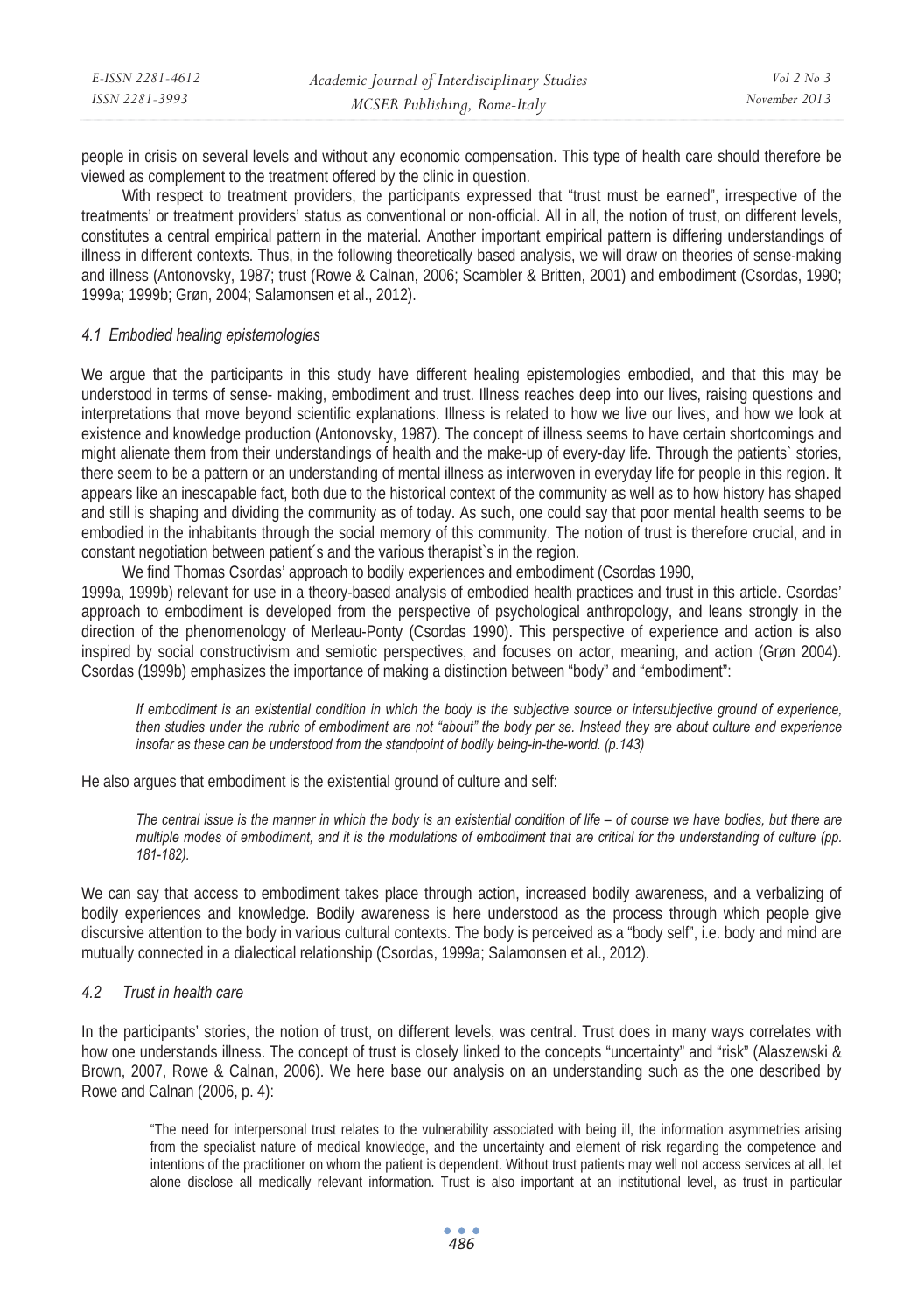hospitals, insurers and health care systems may affect patient support for and use of services and thus their economic and political viability."

Trust can be perceived as fundamental in the provision of healthcare. Patients' presupposed trust in the Norwegian health care system (Berg & Bjørnskov, 2011; Holmboe et al., 2011) is under threat from a number of different sources as seen from a social science point of view (Scambler & Britten, 2001). One is the rise in consumerism and the shift from organized to disorganized capitalism and cultural pluralism which has permeated the use of healthcare. The second is connected to the shift towards a post-modern culture in which science, including biomedicine, on which the Norwegian conventional health care system is based, has been deprivileged with active trust and citizenship becoming a more common feature of critical modern reasoning and professional expertise becoming increasingly contested. A third concern is the decline in the status of modern medicine (Scambler and Britten, 2001).

### *4.3 Embodied trust*

We here introduce a theoretical perspective on "trust as embodied" in our analysis of the culturally influenced health practices under investigation. The concept of "embodied trust" has so far usually been used in religious settings, understood as trusting Gods' will with ones' physical body (the crossing of the Red Sea is a classic example). Here, we argue for an understanding of "embodied trust" understood the way Csordas outlines studies of embodiment; as studies about culture and experience insofar as these can be understood from the standpoint of bodily being-in-the-world (Csordas 1999b, p.143).

 The traditional healing practices found in "the cultural melting pot" of Nordreisa will according to Arthur Kleinman's (1980) model of health and care systems belong to the folk sector, where one can find non-professional therapists who are closely connected to the local culture and world-view. We argue that the use of traditional healers in Nordreisa can be viewed as an embodied healing practice, based on embodied trust in the readers transformed within families and the local culture. The use of the conventional health care system, or in Kleimans' terms; "the professional sector" (Kleinman, 1980) can be viewed as something new and strange in this epistemological and historical context. It can also, however, be interpreted as an embodied health practice in Norwegian patients, because Norwegians grow up learning that citizens who become ill are supposed to trust and receive health care within the conventional health care system (Bergh & Bjørnskov, 2011). Studies show that most Norwegians do so, even if they trust the conventional health care system less than citizens in many other comparable countries (Holmboe et al., 2011). Thus, both the participants' use of traditional healers and their use of the conventional health care system can be understood based on our theory of embodied trust.

# *4.4 Barriers of trust*

We have argued that the use of traditional healers among the participants in the study can be viewed as an embodied healing practice, based on embodied trust in the traditional healers transformed within families and the local culture. Experiencing mental illness or crisis can be interpreted as a way for the participants to feel at home in their own stories (Kiil, 2013). Thus, the use of traditional healing can represent an embodied health strategy which makes this kind of illness more manageable and also creates order and continuity. Furthermore, we have argued that among Norwegian citizens, there may exist both a politically initiated and officially established trust as well as an embodied trust in the conventional health care system. This "embodied system trust" is based on the roots and implementation of the Scandinavian welfare state in the everyday life of Norwegian citizens. However, we pose that the participants in this study may trust the conventional health care system less than patients with other, less stigmatizing diagnoses. As users of traditional healing, these participants expressed that they experienced vulnerability in their encounters with the conventional health care system. Hence, they expressed lack of trust in the conventional health care system in regards to how their traditional, embodied healing practices were being understood. Furthermore, they feared being diagnosed with more severe mental health disorders than if they under-communicated their personal healing philosophies. These various barriers if trust can be caused by the professional interpretation of traditional understandings to healing pathways in communities with complex and co-existing healing practices like Nordreisa in Northern Norway.

# **5. Concluding Remarks**

In this article, we introduce the concept "embodied trust" as a way to add new knowledge to the use of conventional medicine and traditional healing in a community characterized as "a cultural melting pot". We argue that this theoretical